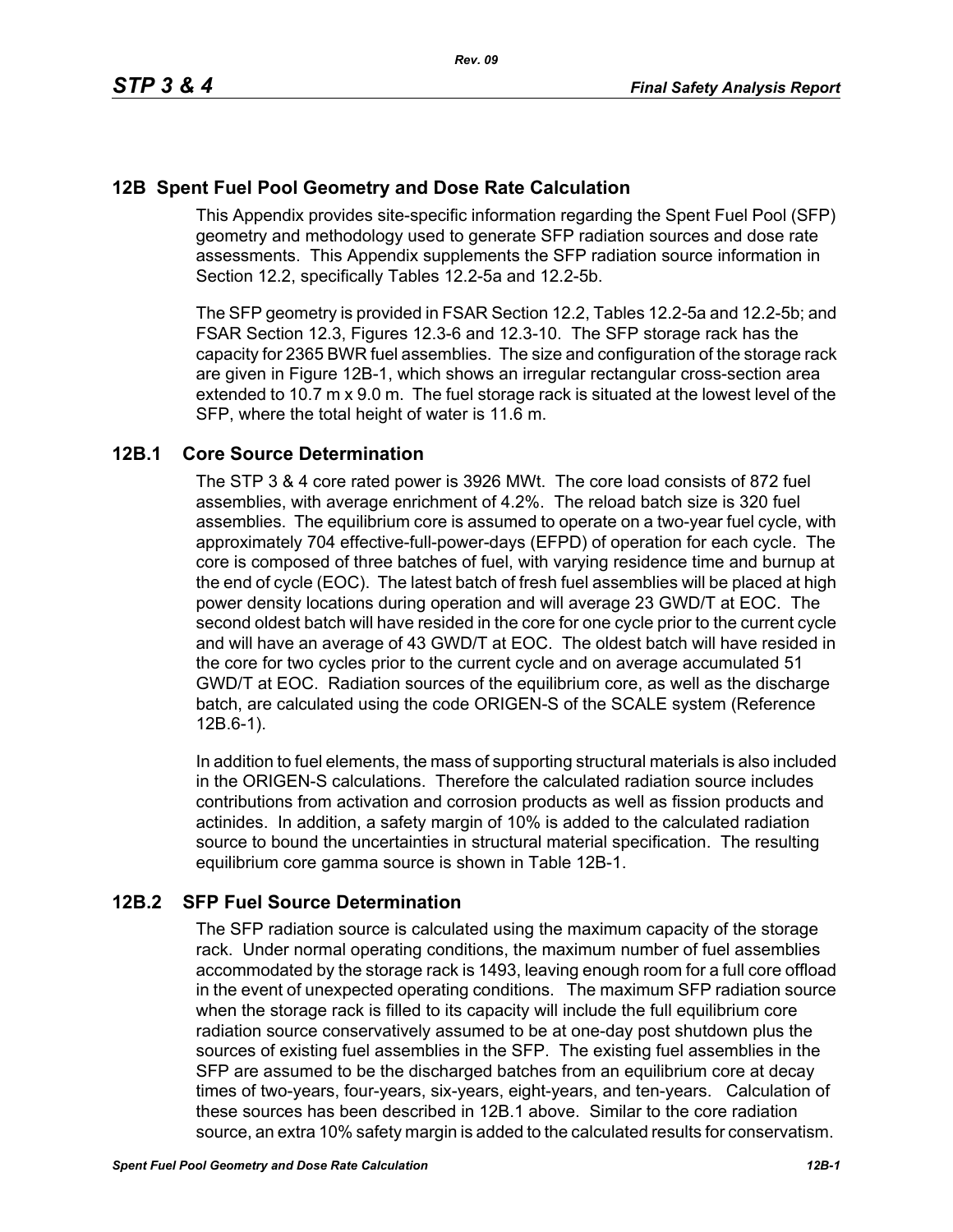*Rev. 09*

The resulting SFP peak gamma source and peak neutron source are given in Tables 12B 2 and 12B-3, respectively. The major radionuclides that provide the peak SFP source are listed in Table 12B-4.

#### **12B.3 SFP Dose Rate Assessment**

The SFP radiation source is used for the shielding design and analysis to ensure radiation levels at neighboring areas surrounding the SFP meet the design criteria. A simplified model of a rectangular parallelepiped of (8.1 m x 8.1 m x 11.2 m) is assumed to represent the SFP. The SFP peak radiation source is assumed to be homogenized over the bottom 3.8 m of the SFP to represent the active fuel length of a typical BWR fuel assembly. There are 2 m thick concrete walls surrounding the SFP on all sides. The floor of the SFP is 2 meters thick as well. The dose rate calculations are carried out with the point-kernel shielding code QAD-CGGP-A (Reference 12B.6-2). The calculated dose rate results indicate all the areas surrounding the SFP meet the reactor building (R/B) radiation zone limits. Figure 12B-2 shows the dose rate profile for a set of detectors along the centerline of the SFP perpendicular to the water surface. Dose rate at the water surface is approximately 0.001 µrem/hr (1E-5 µSv/hr). The dose rates assessed are due to fuel assemblies in the SFP alone. Contributions from contaminants in the SFP water are not included.

#### **12B.4 Single Bundle Refueling Operator Dose Rate Assessment**

The maximum calculated radiation dose rate to the refueling operator from a single raised fuel assembly is calculated as follows:

As discussed in 12B.1 above, the core is rated at 3926 MWt. It consists of 872 fuel bundles, 320 of which are installed as new assemblies each refueling. 3926MWt / 872 bundles equals a core average of 4.502MWt per bundle. This average, however, consists of once, twice, and thrice burned bundles.

Similar to the SFP dose rate assessment, QAD-CGGP-A is used for the single bundle dose rate calculations. Three separate calculations are performed to address the contributions from the active fuel region, the top fuel node where the power density is lower than the core average, and the assembly handle where it is assumed that majority of the activation products accumulate. The radiation source input for each of these components and the fuel assembly dimensions in the calculation model are presented in Table 12B-5 (the values in this table do not include an added safety margin).

The core design indicates that the average burnup of the once-burned batch is approximately 23 GWd/MTU, or 5.703 MWt/bundle. This value is 1.27 times the average per bundle across the entire core. To obtain the highest activity bundle for determining the refueling source term, an additional 30% was added to the calculated dose rate from the once-burned batch of 1.27 times the core average. The net effect is equivalent to using a bundle source of 1.65 times the core average for this highest activity fuel assembly. The dose rate is bounding for any assembly that will be moved by the refueling operator. (The calculated gamma source of a single bundle with onecycle residency is compared with that of three-cycle residency in Table 12B-6, which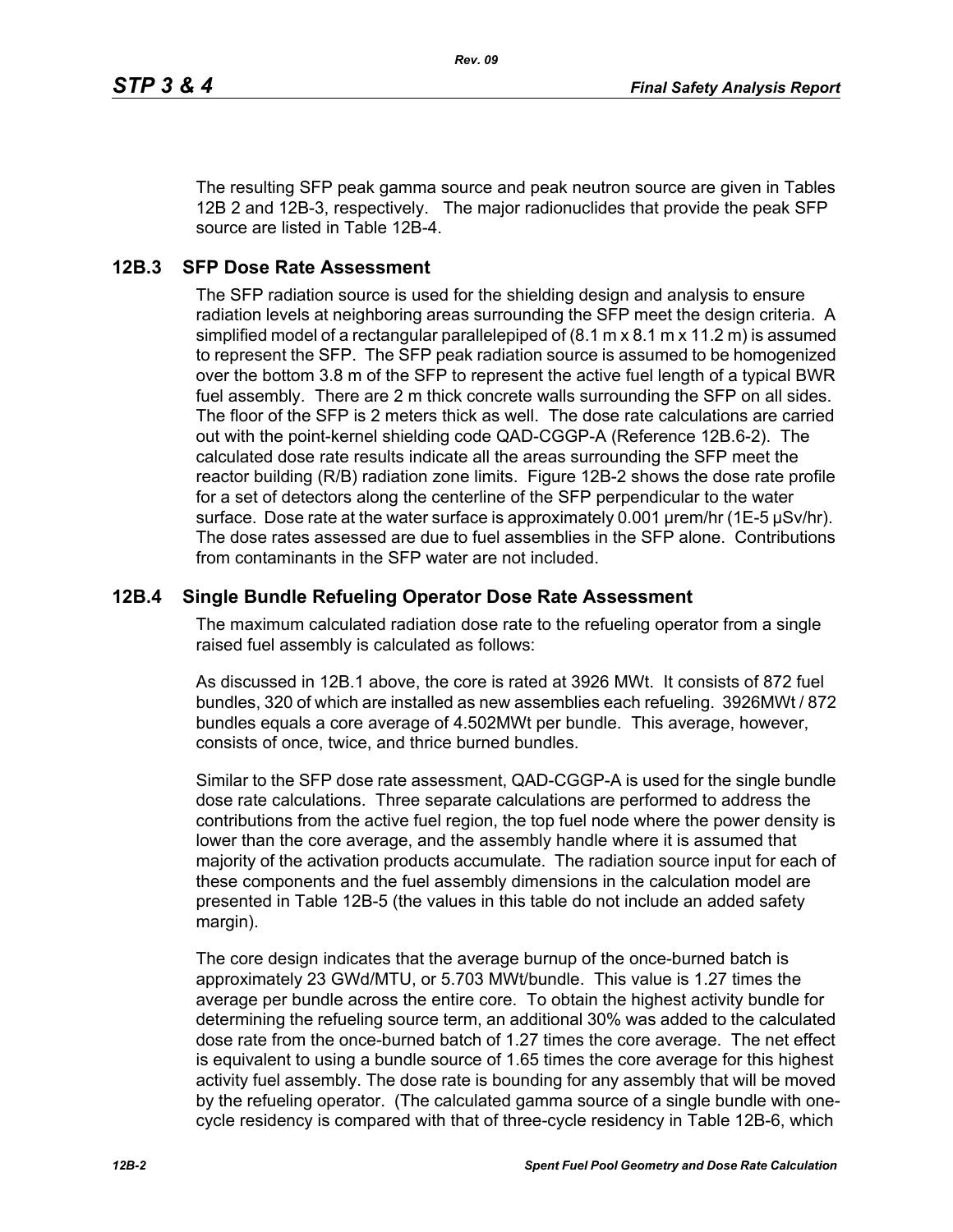further confirms that peak source has been chosen for the refueling dose rate assessment. The values in this table do not include an added safety margin.)

It is assumed that the fuel assembly is lifted to a height of 8.5 ft (2.6 m) below the pool water surface with the operator on the refueling machine trolley platform at a minimum of 8.8 ft  $(2.7 \text{ m})$  above the water surface. The resulting peak dose rate at 8.8 ft  $(2.7 \text{ m})$ above the water surface is approximately 1.2 mrem/hr, located at a radial distance from the fuel assembly of approximately 140 cm (4.6 ft) as shown in Figure 12B-3. Even when the maximum fuel pool water source (see Section 12B.5 below) is added, the dose rate remains below 2.5 mrem/hr. For an operator standing on the trolley platform, the dose rate will be less than that shown in Figure 12B-3; therefore the design criteria of ANSI/ANS-57.1-1992 has been satisfied.

#### **12B.5 Spent Fuel Pool Radionuclides and Dose**

The Fuel Pool Cooling and Cleanup (FPC) system described in FSAR Subsections 9.1.3 and 12.3.1.4.3 maintains the SFP water at a low radioactive nuclide level. In support of this statement, representative data from an operating ABWR plant is presented. Measurements at 1.2 m above the refueling floor indicate a maximum of 0.007 mSv/hr (0.7 mrem/hr) during plant outages with 1) fuel assemblies fully seated in the storage racks, and 2) maximum levels of measured radionuclides in the SFP water. This maximum dose rate is measured at 1.2 m (3.9 ft) above the refueling floor. During routine operations, the dose rate is expected to be less for normal operation of the FPC system. Also, the dose rate is considerably less at the operating trolley platform due to the increased distance from 1.2 m (3.9 ft) to 2.7 m (8.8 ft) and attenuation through the refueling machine lower structure and platform. A listing of SFP water radionuclides for a representative ABWR is summarized in Table 12B-7.

#### **12B.6 References**

- 12B.6-1 NUREG/CR-0200, "ORIGEN-S: SCALE System Module to Calculate Fuel Depletion, Actinide Transmutation, Fission Product Buildup and Decay, and Associated Radiation Source Terms," Rev 7, May 2004.
- 12B.6-2 CCC-645, "QAD-CGGP-A: Point Kernel Code System for Neutron and Gamma-Ray Shielding Calculations Using the GP Buildup Factor," Oak Ridge National Laboratory, December 1995.
- 12B.6-3 CN-REA-10-53, "STP Units 3 & 4 ABWR Spent Fuel Pool Radiation Source", Revision 1, Westinghouse Electric Company LLC, December 15, 2010.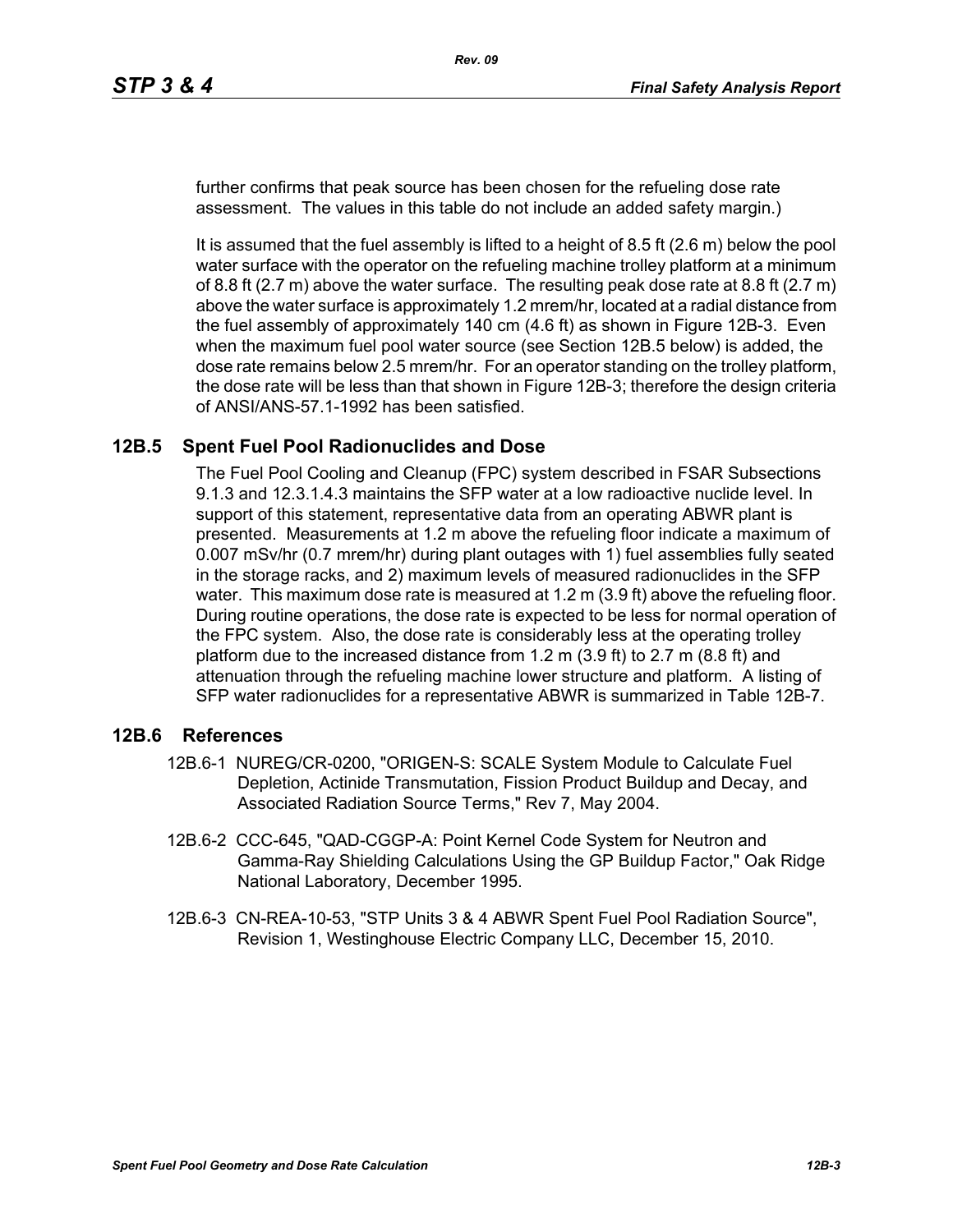|                           |             | <b>Gamma Source (MeV/s-MW)</b> |
|---------------------------|-------------|--------------------------------|
| <b>Energy Range (MeV)</b> | 1-Day       | 30-Day                         |
| $0.02 - 0.035$            | $1.4E + 14$ | $2.7E + 13$                    |
| $0.035 - 0.05$            | $1.3E + 14$ | $3.2E + 13$                    |
| $0.05 - 0.075$            | $1.1E + 14$ | $2.6E + 13$                    |
| $0.075 - 0.125$           | $1.6E + 15$ | $5.5E + 13$                    |
| $0.125 - 0.175$           | $4.5E + 14$ | $1.2E + 14$                    |
| $0.175 - 0.25$            | $1.0E + 15$ | $3.6E + 13$                    |
| $0.25 - 0.40$             | $1.9E + 15$ | $1.4E + 14$                    |
| $0.40 - 0.90$             | $1.1E + 16$ | $3.9E + 15$                    |
| $0.90 - 1.35$             | $1.5E + 15$ | $2.1E + 14$                    |
| $1.35 - 1.80$             | $3.4E + 15$ | $6.9E + 14$                    |
| $1.80 - 2.20$             | $2.5E + 14$ | $5.3E + 13$                    |
| $2.20 - 2.60$             | $2.5E+14$   | $5.1E + 13$                    |
| $2.60 - 3.00$             | $4.9E + 12$ | $1.1E + 12$                    |
| $3.00 - 3.50$             | $1.9E + 12$ | $4.5E + 11$                    |
| $3.50 - 4.00$             | $1.3E + 10$ | $3.3E + 07$                    |
| $4.00 - 4.50$             | $2.1E + 09$ | $2.5E + 06$                    |
| $4.50 - 5.00$             | $1.8E + 10$ | $1.6E + 06$                    |
| $5.00 - 10.00$            | $1.3E + 08$ | $2.8E + 06$                    |
| Total                     | $2.2E + 16$ | $5.4E + 15$                    |

#### **Table 12B-1 Gamma Source\* of an Equilibrium Core vs. Time Post-Shutdown**

*Rev. 09*

\* Based on rated power 3926 MWt and approximately 704 effectivefull-power-days (EFPD) of operation each cycle. 10% safety margin added to ORIGEN-S results.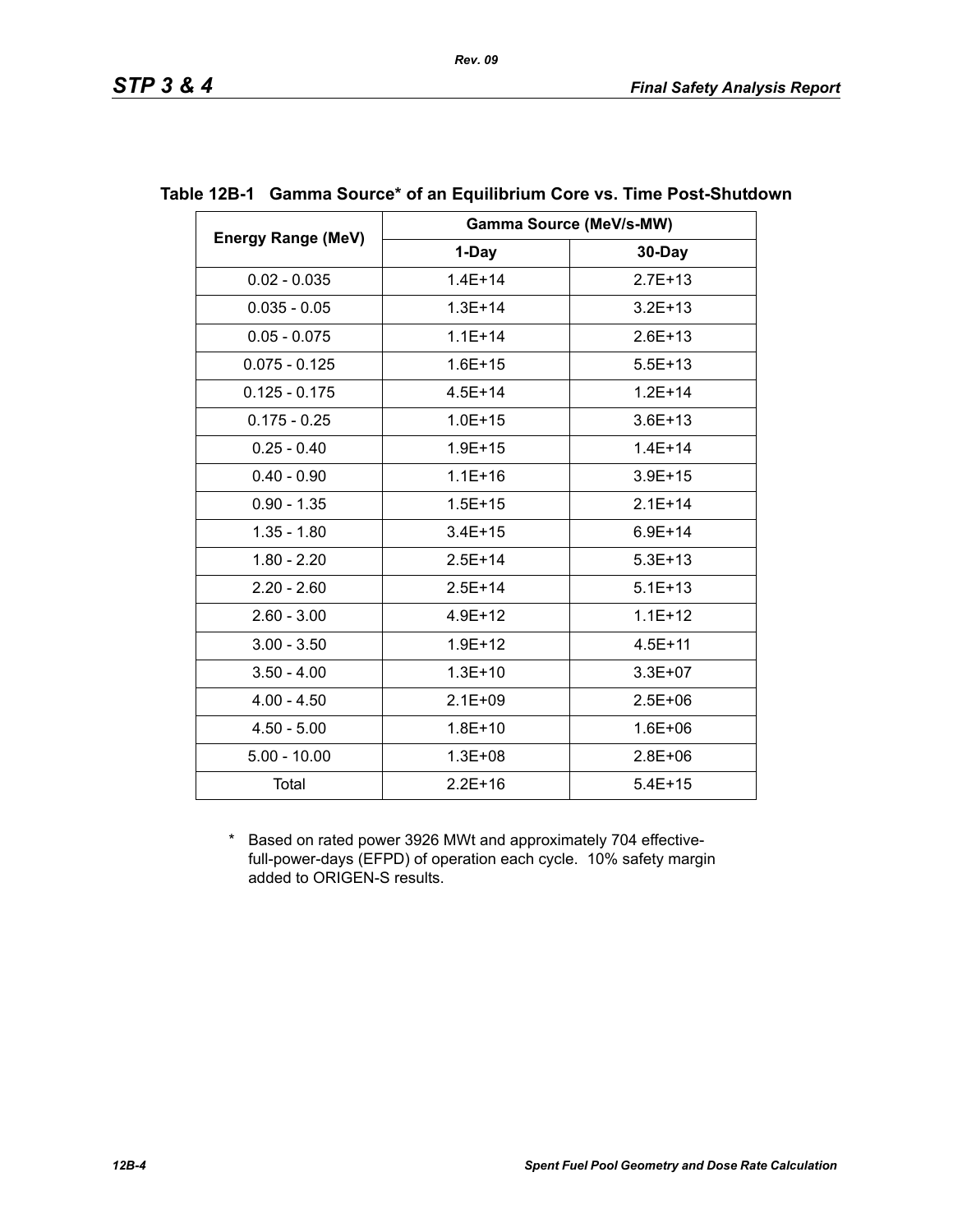| <b>Energy</b><br>Group | <b>Energy Range (MeV)</b> | 1-Day       | 1-Year      | 2-Year      |
|------------------------|---------------------------|-------------|-------------|-------------|
| $\mathbf{1}$           | $0.02 - 0.035$            | $5.5E+17$   | $3.9E + 16$ | $2.5E+16$   |
| $\overline{2}$         | $0.035 - 0.05$            | $5.5E+17$   | $4.1E + 16$ | $2.3E+16$   |
| $\mathfrak{S}$         | $0.05 - 0.075$            | $4.5E + 17$ | $4.1E + 16$ | $2.4E + 16$ |
| $\overline{4}$         | $0.075 - 0.125$           | $6.2E + 18$ | $8.5E + 16$ | $5.1E + 16$ |
| 5                      | $0.125 - 0.175$           | $1.8E + 18$ | $8.3E + 16$ | $4.1E + 16$ |
| $6\phantom{1}$         | $0.175 - 0.25$            | $3.9E + 18$ | $5.6E + 16$ | $3.2E + 16$ |
| $\overline{7}$         | $0.25 - 0.40$             | $7.4E + 18$ | $1.2E + 17$ | $6.8E + 16$ |
| 8                      | $0.40 - 0.90$             | $4.5E + 19$ | $3.6E + 18$ | $2.5E + 18$ |
| 9                      | $0.90 - 1.35$             | $6.0E + 18$ | $2.1E+17$   | $1.5E + 17$ |
| 10 <sup>°</sup>        | $1.35 - 1.80$             | $1.3E + 19$ | $8.3E + 16$ | $5.1E + 16$ |
| 11                     | $1.80 - 2.20$             | $9.9E + 17$ | $4.7E + 16$ | $2.0E + 16$ |
| 12                     | $2.20 - 2.60$             | $9.7E + 17$ | $4.1E + 15$ | $2.0E + 15$ |
| 13                     | $2.60 - 3.00$             | $1.9E + 16$ | $7.3E + 14$ | $3.6E + 14$ |
| 14                     | $3.00 - 3.50$             | $7.6E + 15$ | $1.0E + 14$ | $5.1E + 13$ |
| 15                     | $3.50 - 4.00$             | $5.2E + 13$ | $1.1E + 11$ | $7.0E + 10$ |
| 16                     | $4.00 - 4.50$             | $8.4E + 12$ | $2.4E+10$   | $2.3E+10$   |
| 17                     | $4.50 - 5.00$             | $6.9E + 13$ | $1.6E + 10$ | $1.5E + 10$ |
| 18                     | $5.00 - 10.00$            | $5.4E + 11$ | $2.7E+10$   | $2.5E+10$   |
| Total                  |                           | $8.8E + 19$ | $4.4E + 18$ | $3.0E + 18$ |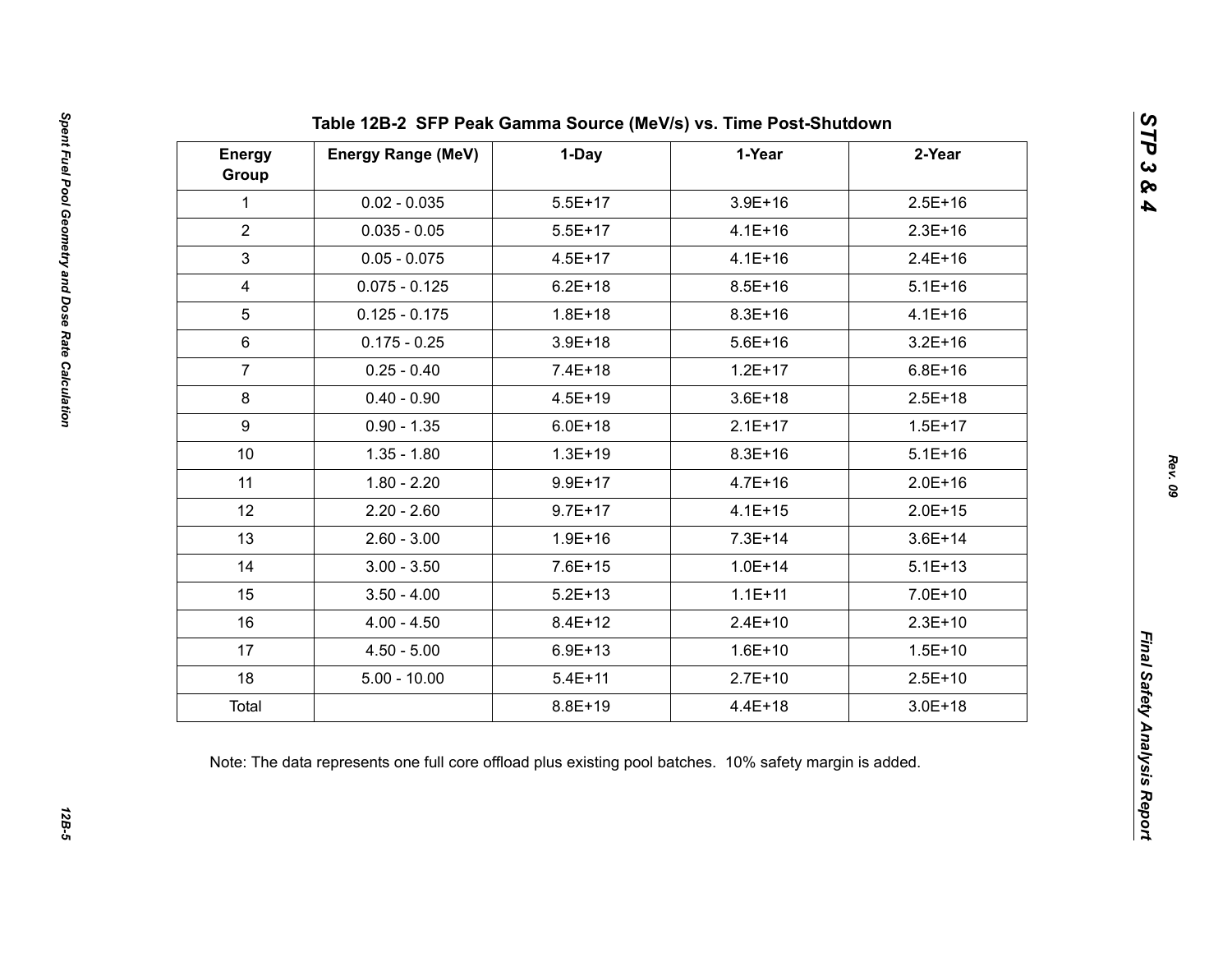| <b>Energy Group</b>     | <b>Neutron Energy (KeV)</b> | (n/s) 1-Day Post-Shutdown |
|-------------------------|-----------------------------|---------------------------|
| 1                       | 1.0E-08 - 1.0E-05           | 1.0E-02                   |
| $\overline{2}$          | 1.0E-05 - 3.0E-05           | 8.0E-03                   |
| 3                       | $3.0E-05 - 5.0E-05$         | 1.4E-00                   |
| $\overline{\mathbf{4}}$ | 5.0E-05 - 1.0E-04           | $1.2E - 00$               |
| 5                       | 1.0E-04 - 2.25E-04          | $9.5E + 00$               |
| 6                       | 2.25E-04 - 3.25E-04         | $8.7E + 00$               |
| $\overline{7}$          | 3.25E-04 - 4.0E-04          | 7.9E+00                   |
| 8                       | 4.0E-04 - 8.0E-04           | $5.1E + 01$               |
| 9                       | 8.0E-04 - 1.0E-03           | $2.7E + 01$               |
| 10                      | 1.0E-03 - 1.13E-03          | $2.6E + 01$               |
| 11                      | 1.13E-03 - 1.3E-03          | $3.1E + 01$               |
| 12                      | 1.3E-03 - 1.77E-03          | $9.7E + 01$               |
| 13                      | 1.77E-03 - 3.05E-03         | $3.3E + 02$               |
| 14                      | $3.05E-03 - 0.01$           | $2.9E + 03$               |
| 15                      | $0.01 - 0.03$               | $1.5E + 04$               |
| 16                      | $0.03 - 0.1$                | $9.3E + 04$               |
| 17                      | $0.1 - 0.55$                | $1.3E + 06$               |
| 18                      | $0.55 - 3.0$                | $1.7E + 07$               |
| 19                      | $3.0 - 17.0$                | $2.3E + 08$               |
| 20                      | $17.0 - 100.0$              | $3.2E + 09$               |
| 21                      | $100 - 400$                 | $2.1E+10$                 |
| 22                      | $400 - 900$                 | $4.7E + 10$               |
| 23                      | $900 - 1400$                | $4.7E + 10$               |
| 24                      | 1400 - 1850                 | $3.8E + 10$               |
| 25                      | 1850 - 3000                 | $7.2E + 10$               |
| 26                      | $3000 - 6430$               | $6.5E + 10$               |
| 27                      | 6430 - 2.0E+04              | $5.9E + 09$               |

#### **Table 12B-3 SFP Peak Neutron Source**

Note: The data represents one full core offload plus existing pool batches. 10% safety margin is added.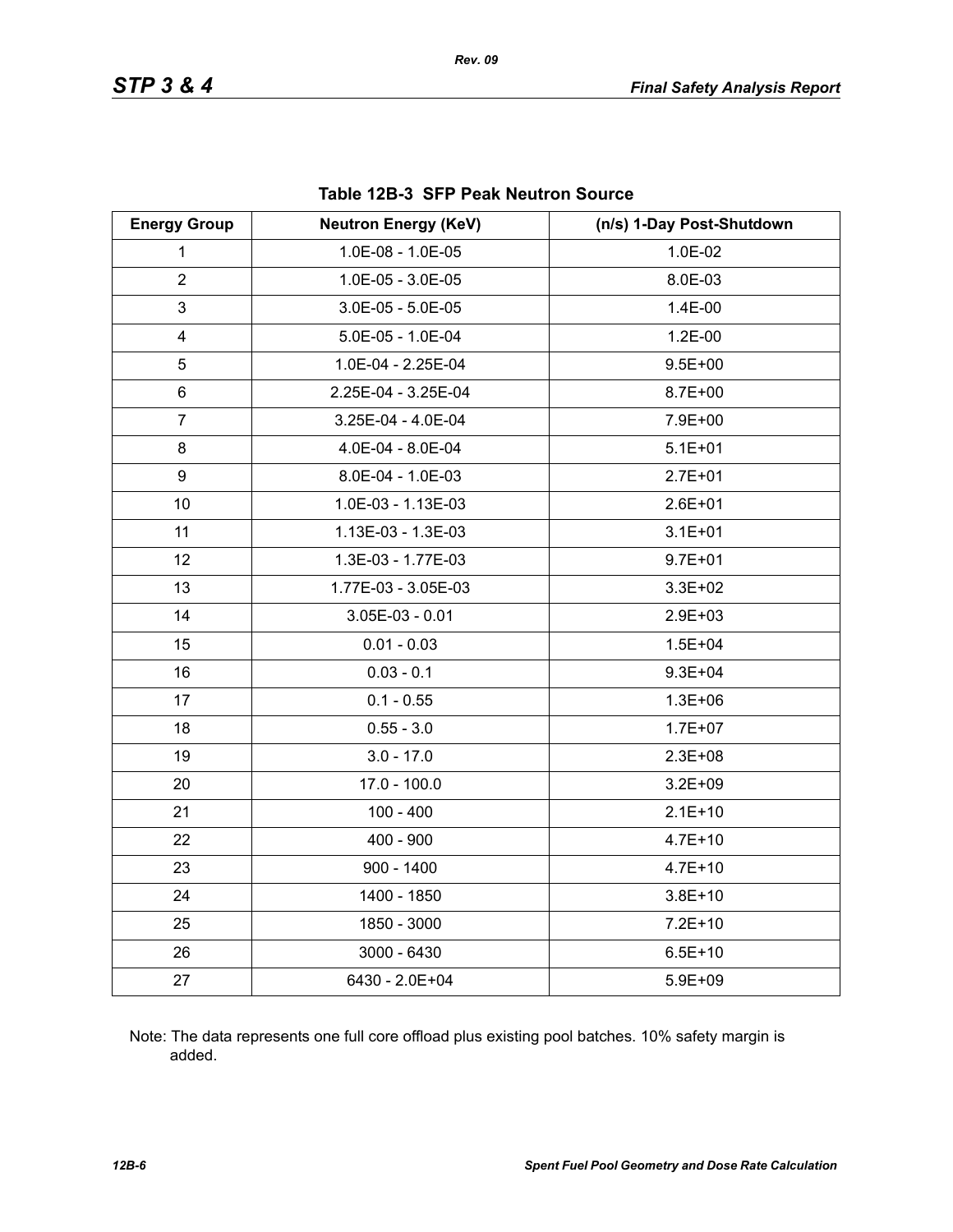| <b>Isotopes</b>         | <b>Curies</b> | <b>Isotopes</b> | <b>Curies</b> |
|-------------------------|---------------|-----------------|---------------|
| $1 - 131$               | $1.07E + 08$  | $Sr-92$         | $3.25E + 05$  |
| $1 - 132$               | 1.36E+08      | $Y-91$          | $1.46E + 08$  |
| $1 - 133$               | $1.09E + 08$  | $Y-91M$         | $1.56E+07$    |
| $1 - 134$               | $6.20E + 00$  | $Y-92$          | $4.81E + 06$  |
| $1 - 135$               | $1.79E+07$    | $Y-93$          | $3.35E + 07$  |
| <b>Total I</b>          | $3.71E + 08$  | $Zr-93$         | 3.78E+02      |
|                         |               | $Zr-95$         | $2.02E + 08$  |
| $Na-24$                 | $3.19E + 03$  | <b>Nb-95M</b>   | $2.24E + 06$  |
| $P-32$                  | $3.16E + 04$  | <b>Nb-95</b>    | $1.99E + 08$  |
| $Cr-51$                 | 1.76E+07      | $Mo-99$         | $1.67E + 08$  |
| $Mn-54$                 | $7.62E + 05$  | <b>Tc-99M</b>   | $1.60E + 08$  |
| $Mn-56$                 | $6.13E + 04$  | $Tc-99$         | $2.61E + 03$  |
| $Fe-55$                 | $6.38E + 06$  | Ru-103          | $1.75E + 08$  |
| $Fe-59$                 | 3.88E+05      | <b>Rh-103M</b>  | $1.75E + 08$  |
| $Co-58$                 | $9.22E + 05$  | <b>Ru-106</b>   | $6.63E + 07$  |
| $Co-60$                 | $1.54E + 05$  | Rh-106          | $6.63E + 07$  |
| $Ni-63$                 | $1.71E + 05$  | Ag-110M         | $3.50E + 05$  |
| $Cu-64$                 | $1.59E + 04$  | Ag-110          | $4.77E + 03$  |
| $Zn-65$                 | 3.70E+01      | Te-129M         | $5.68E + 06$  |
| $Sr-89$                 | $1.11E + 08$  | Te-129          | $5.21E + 06$  |
| $Sr-90$                 | $1.51E+07$    | Te-131M         | $1.44E + 07$  |
| $Y-90$                  | $1.55E+07$    | Te-131          | $2.89E + 06$  |
| $Sr-91$                 | $2.46E+07$    | $T_{e-132}$     | $1.32E + 08$  |
| <b>Total</b>            | $1.93E + 08$  | <b>Ba-137M</b>  | $1.89E+07$    |
|                         |               | <b>Ba-140</b>   | $1.93E + 08$  |
| $Kr-83m$                | $6.41E + 04$  | $La-140$        | $2.06E + 08$  |
| $Kr-85m$                | 7.52E+05      | Ce-141          | $1.90E + 08$  |
| $Kr-85$                 | $1.89E + 06$  | Ce-144          | $1.61E + 08$  |
| $Kr-87$                 | $1.27E+02$    | Pr-144M         | $2.25E + 06$  |
| $Kr-88$                 | $2.30E + 05$  | Pr-144          | $1.61E + 08$  |
| <b>Total Kr</b>         | $2.94E + 06$  | $W-187$         | $1.91E + 05$  |
|                         |               | Np-239          | 1.65E+09      |
| Xe-131m                 | $1.25E + 06$  | Pu-239          | $5.03E + 04$  |
| Xe-133m                 | $6.63E + 06$  | <b>Total</b>    | 4.16E+09      |
| $Xe-133$                | 2.28E+08      |                 |               |
| Xe-135m                 | $2.92E + 06$  | $Cs-134$        | $2.65E+07$    |
| Xe-135                  | 5.84E+07      | $Cs-135$        | 8.82E+01      |
| <b>Total Xe</b>         | 2.98E+08      | $Cs-136$        | $5.21E + 06$  |
| <b>Noble Gas Totals</b> | $3.00E + 08$  | $Cs-137$        | $2.01E+07$    |
|                         |               | <b>Total Cs</b> | $5.18E+07$    |

# **Table 12B-4 Peak Source Radioisotopes in the Spent Fuel Assemblies**

Note: The data represent one full core offload plus existing pool batches. 10% safety margin is added.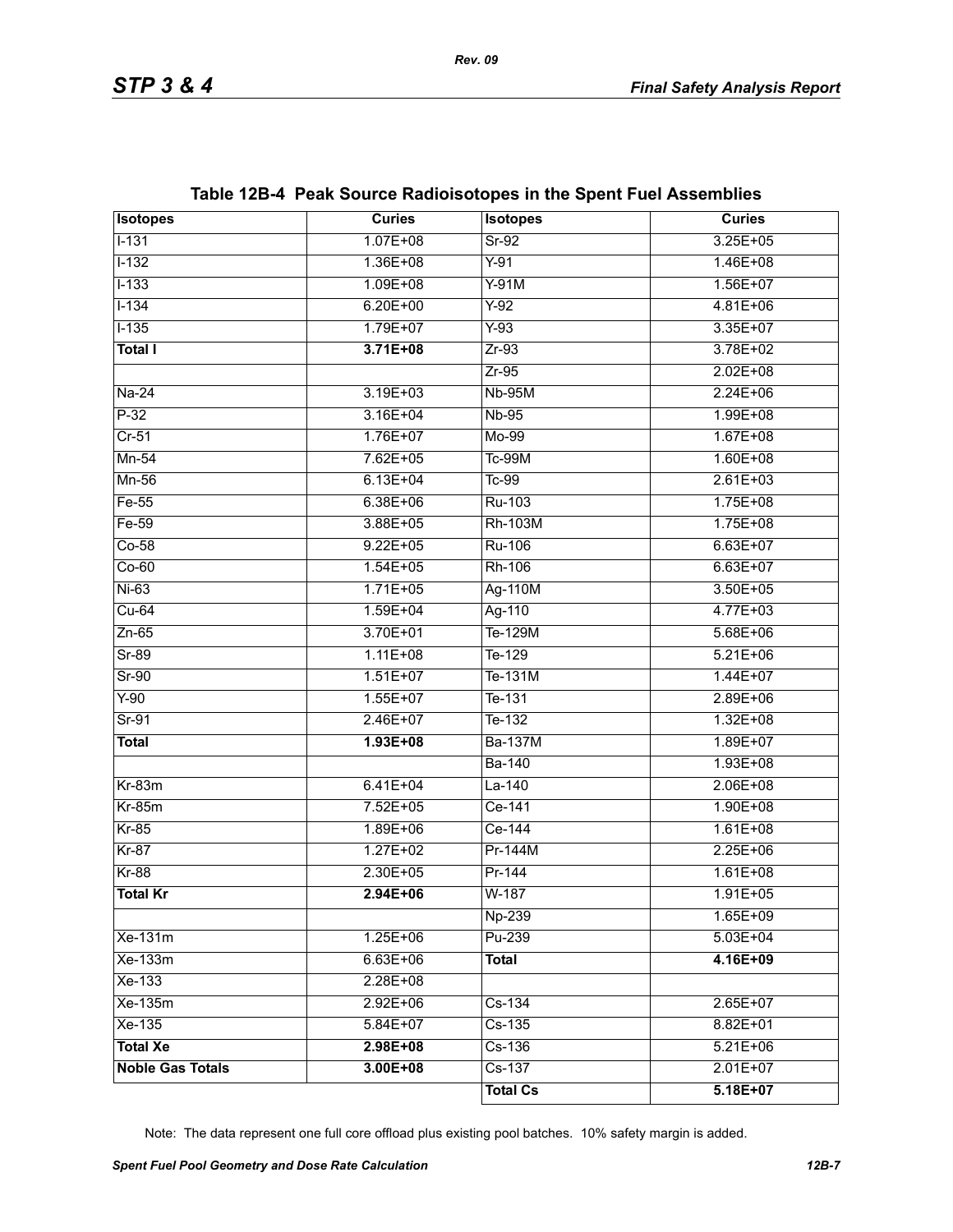| <b>Energy Group</b>       | <b>Energy Range (MeV)</b> | <b>Enriched Fuel</b><br><b>Region</b> | <b>Top Node</b> | Handle      |
|---------------------------|---------------------------|---------------------------------------|-----------------|-------------|
| $\mathbf{1}$              | $0.02 - 0.035$            | $2.5E + 16$                           | $1.9E + 14$     | $6.0E + 13$ |
| $\overline{2}$            | $0.035 - 0.05$            | $1.5E + 16$                           | $1.1E + 14$     | $7.4E+12$   |
| 3                         | $0.05 - 0.075$            | $8.4E + 15$                           | $7.0E + 13$     | $8.7E + 12$ |
| 4                         | $0.075 - 0.125$           | $7.0E + 16$                           | $1.1E + 15$     | $7.4E+12$   |
| 5                         | $0.125 - 0.175$           | $1.6E + 16$                           | $1.1E + 14$     | $2.2E+13$   |
| 6                         | $0.175 - 0.25$            | $2.2E + 16$                           | $2.7E + 14$     | $3.4E + 12$ |
| $\overline{7}$            | $0.25 - 0.40$             | $2.8E + 16$                           | $3.2E + 14$     | $3.5E + 13$ |
| 8                         | $0.40 - 0.90$             | $8.7E + 16$                           | $6.4E + 14$     | $4.8E + 14$ |
| 9                         | $0.90 - 1.35$             | $6.0E + 15$                           | $4.2E + 13$     | $1.6E + 13$ |
| 10                        | $1.35 - 1.80$             | $1.1E + 16$                           | $8.0E + 13$     | $1.6E + 12$ |
| 11                        | $1.80 - 2.20$             | $4.9E + 14$                           | $3.4E + 12$     | $4.2E + 11$ |
| 12                        | $2.20 - 2.60$             | $5.4E + 14$                           | $3.7E + 12$     | $1.2E + 10$ |
| 13                        | $2.60 - 3.00$             | 8.9E+12                               | $6.6E + 10$     | $5.5E+10$   |
| 14                        | $3.00 - 3.50$             | $3.2E + 12$                           | $2.2E+10$       | $1.6E + 09$ |
| 15                        | $3.50 - 4.00$             | $2.1E+10$                             | $1.3E + 08$     | $2.5E+07$   |
| 16                        | $4.00 - 4.50$             | $3.1E + 09$                           | $1.7E + 07$     | $1.7E + 04$ |
| 17                        | $4.50 - 5.00$             | $2.3E+10$                             | $1.3E + 08$     | $1.3E + 05$ |
| 18                        | $5.00 - 10.00$            | $1.1E + 08$                           | $6.0E + 05$     | $6.0E + 02$ |
| Total                     |                           | $2.9E+17$                             | $2.9E + 15$     | $6.4E + 14$ |
| Source Height<br>$(cm)^*$ |                           | 366                                   | 15              | 15          |

\* Bundle cross-section is 15.24 cm x 15.24 cm (6 in x 6 in).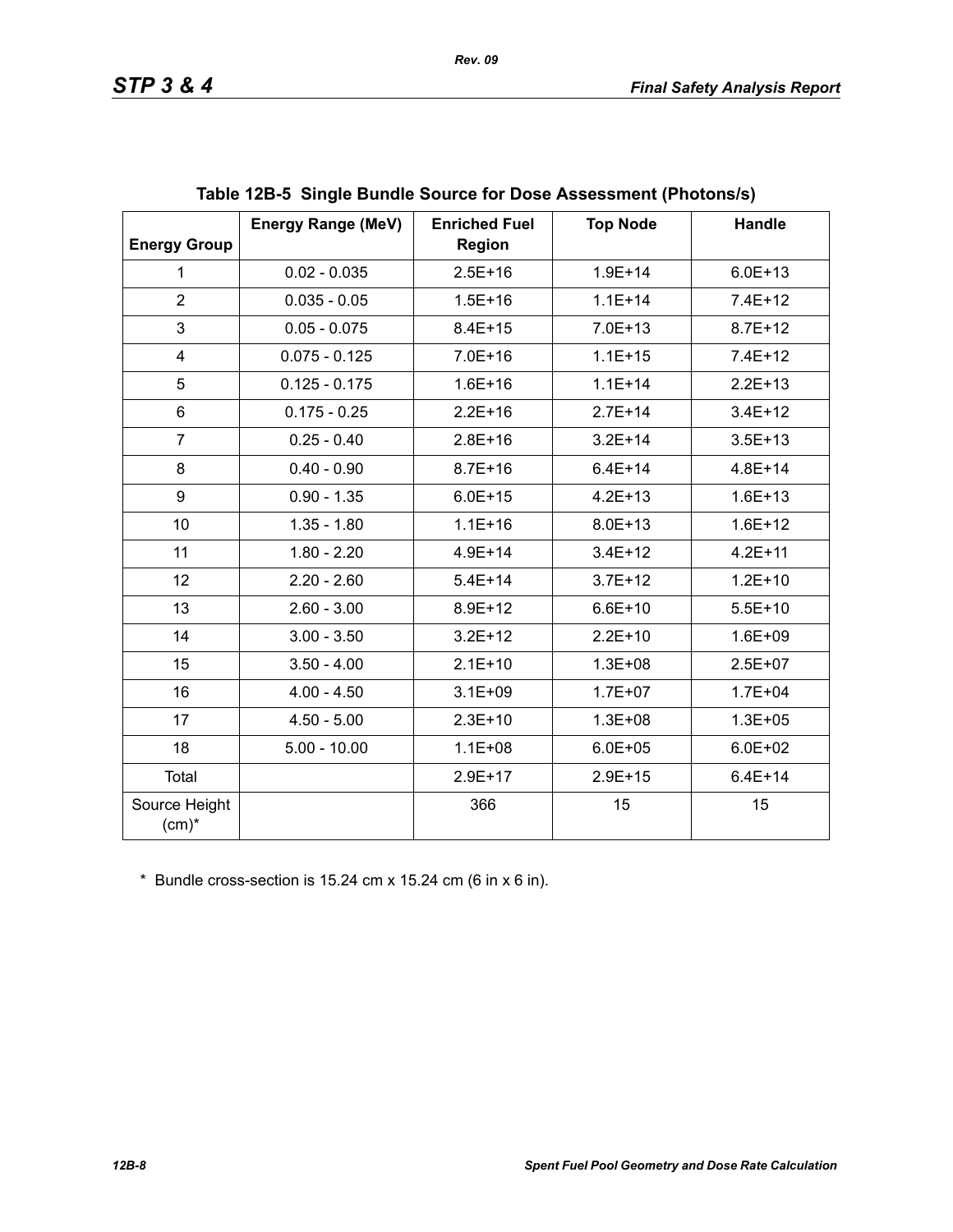| Table TZD-0 Single Bundle Gamma Source (MeV/S) Companson |                    |                      |  |
|----------------------------------------------------------|--------------------|----------------------|--|
| <b>Decay</b>                                             | <b>Once Burned</b> | <b>Thrice Burned</b> |  |
| 1 Day                                                    | $1.1E+17$          | $5.8E+16$            |  |
| 30 Days                                                  | $2.6E+16$          | $1.5E + 16$          |  |
| 1 Year                                                   | $2.1E+15$          | $3.6E + 15$          |  |
| 2 Years                                                  | $1.0E + 15$        | $2.4E+15$            |  |
| 3 Years                                                  | $7.0E+14$          | $1.8E + 15$          |  |

# **Table 12B-6 Single Bundle Gamma Source (MeV/s) Comparison**

#### **Table 12B-7 SFP Water Radionuclides**

| <b>Nuclide</b> | Bq/cm <sup>3</sup> | <b>Nuclide</b> | Bq/cm <sup>3</sup> |
|----------------|--------------------|----------------|--------------------|
| $Cr-51$        | 9.4E-02            | Nb-95          | 8.1E-03            |
| Mn-54          | 9.7E-02            | $Cs-134$       | 1.4E-02            |
| Mn-56          | 3.6E-02            | Cs-137         | 7.7E-03            |
| $Co-58$        | $5.1E-01$          | Sb-124         | $5.1E - 01$        |
| $Co-60$        | $1.3E + 00$        | Sb-125         | $3.4E-02$          |
| Cu-64          | $1.0E - 01$        |                |                    |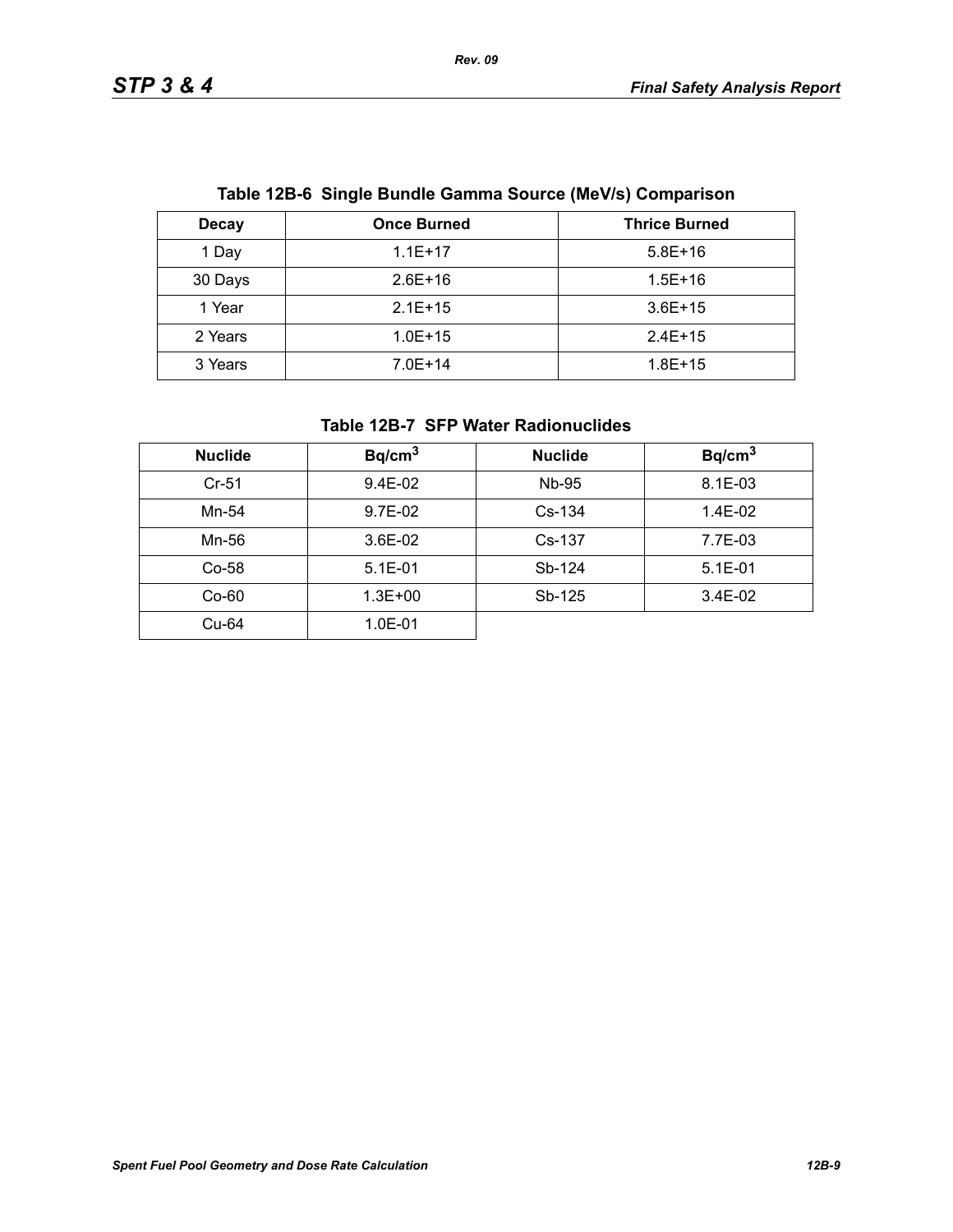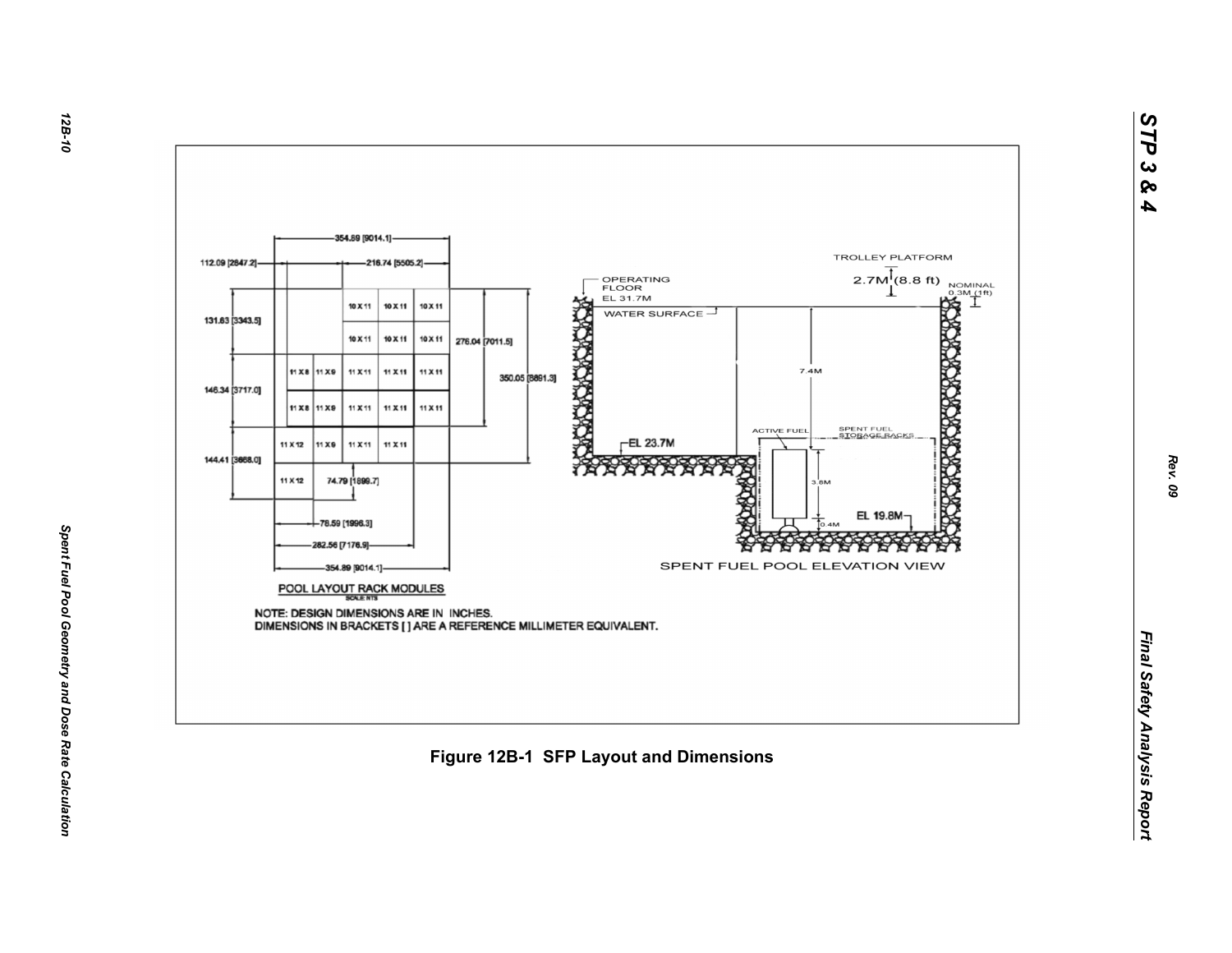